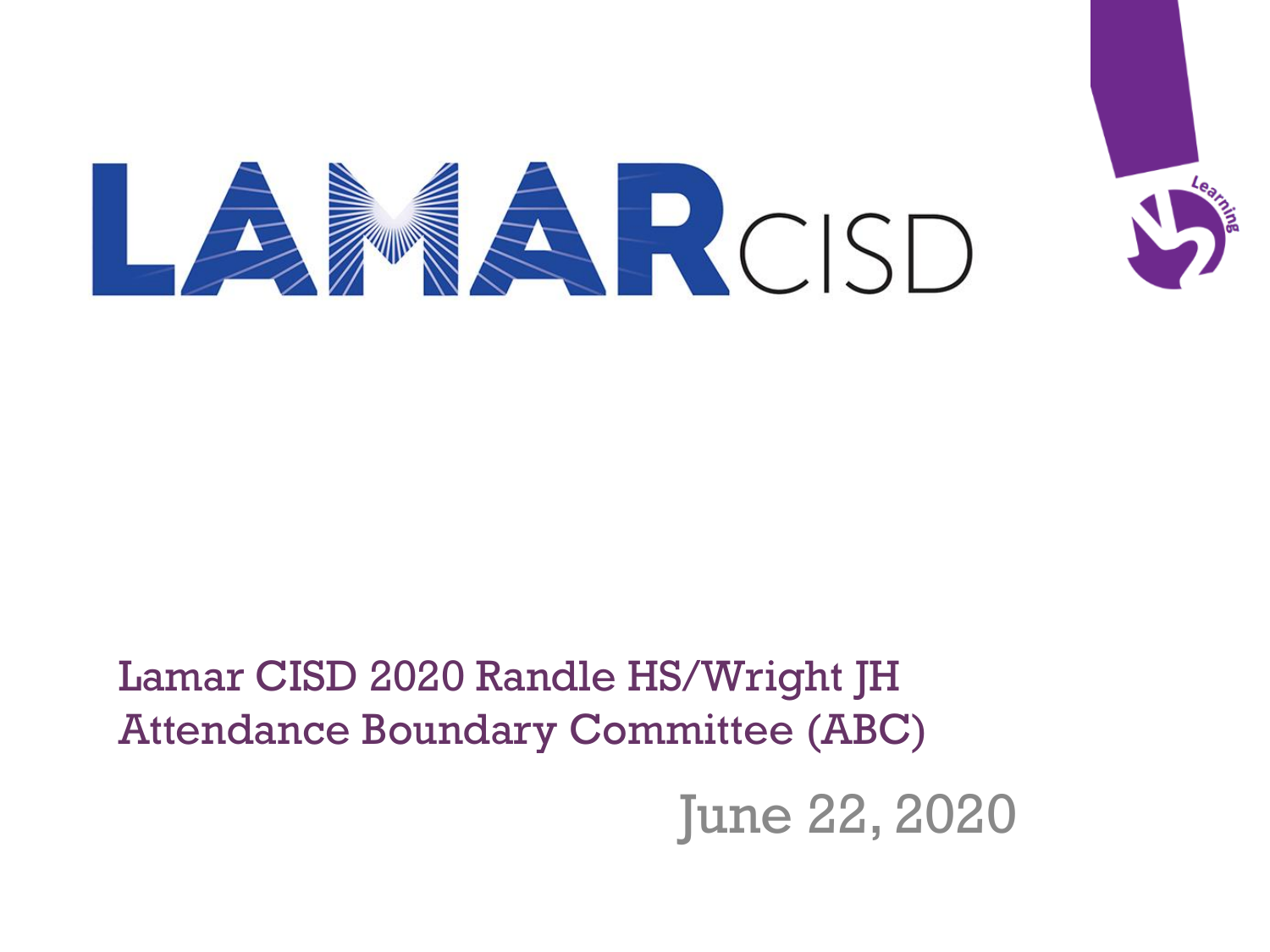

- Welcome back!
- Updates from staff
- Review committee options-Demographer
- Poll committee on options
- Group work
- Next Steps

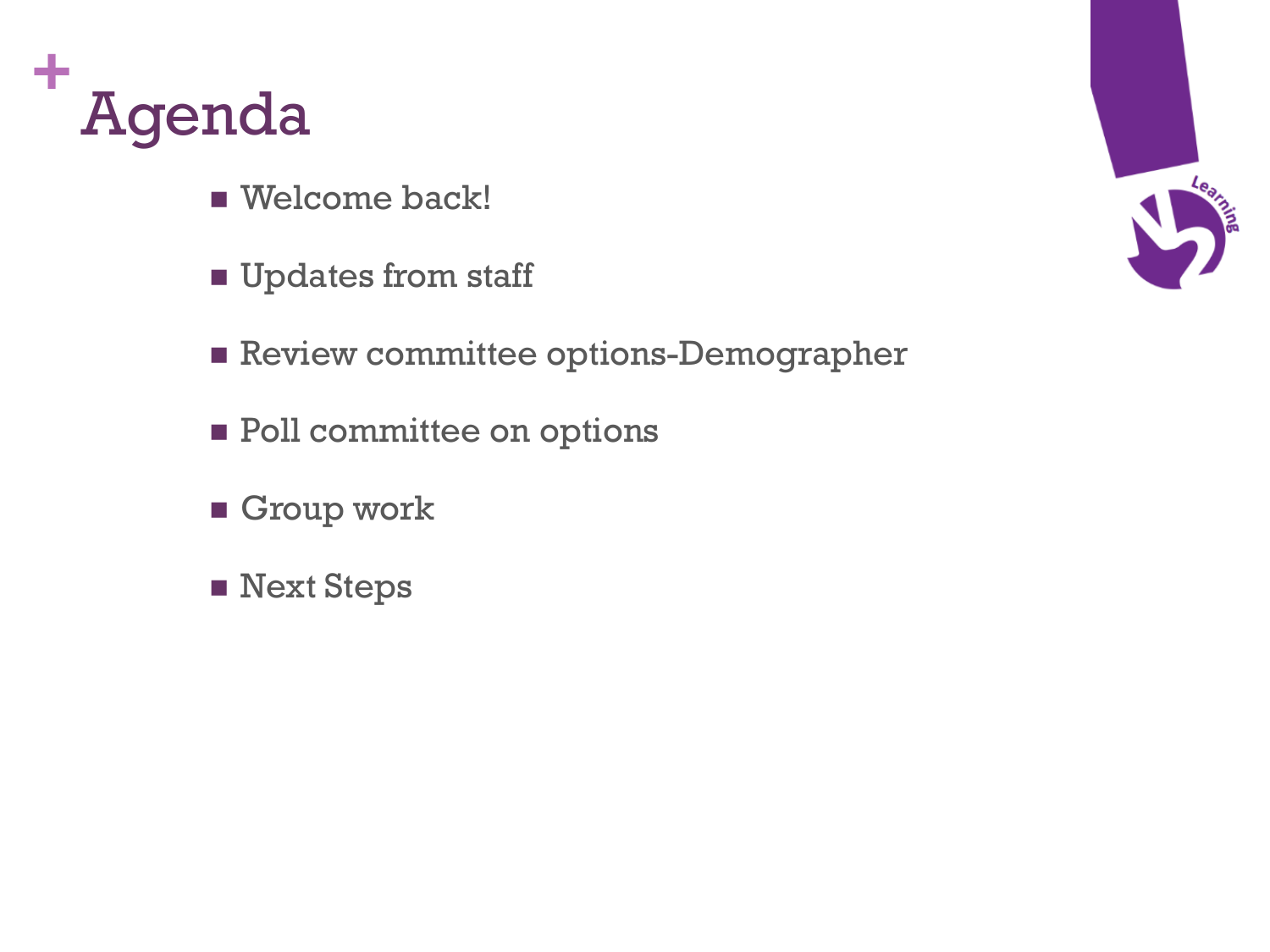## **+** Polling Directions

- Respond to the poll with mobile phone text messaging
- Enter 22333<sub>3</sub> as the text address
- Enter **kenhelvey681** in the message line to join the polling session. Once you've joined you will not need to join again until the next polling session.
- Respond to the poll presented on the screen by entering your selected option. There will be 3 separate polls
- Continue group work

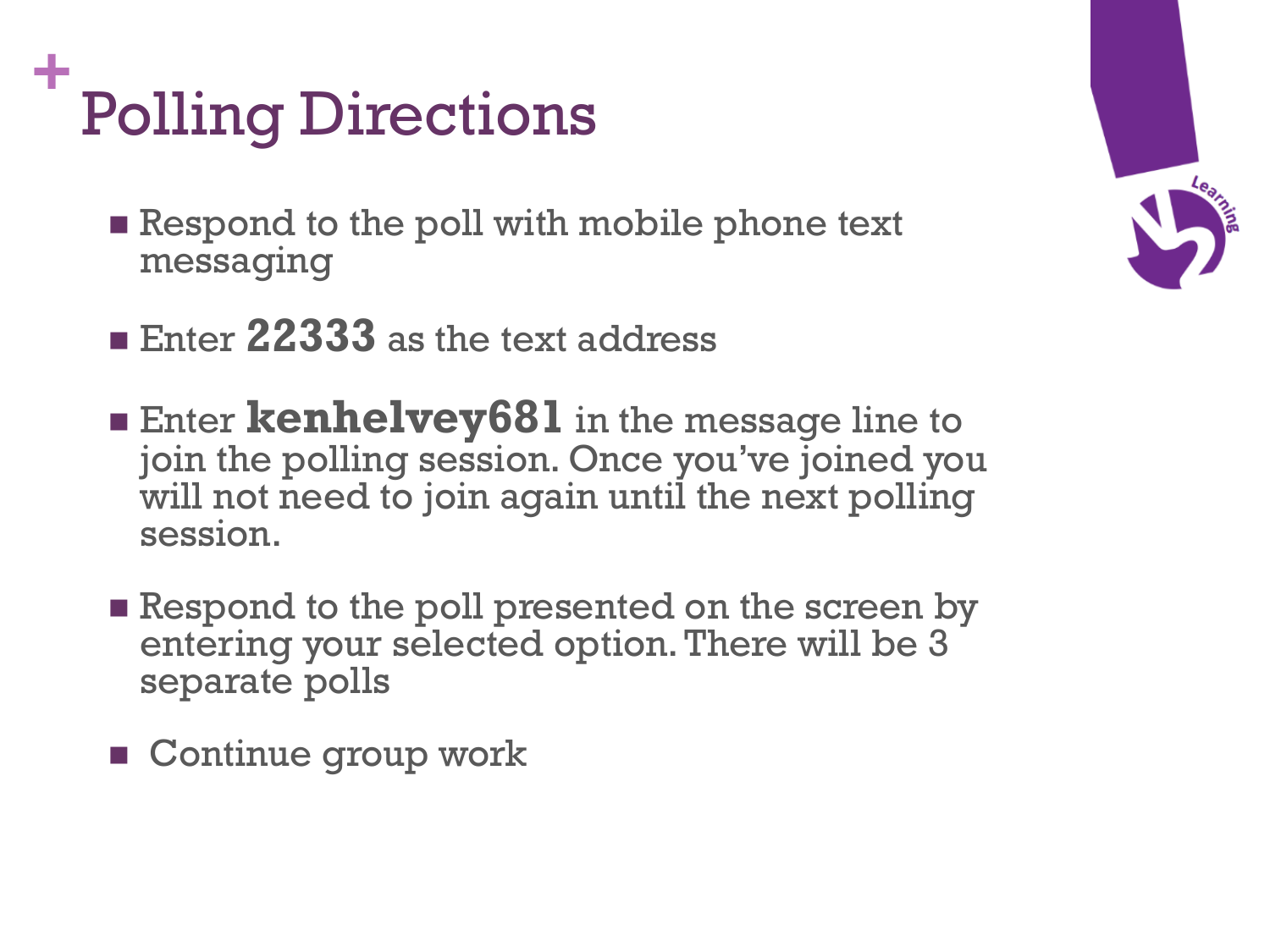



- Groups-dismissed classrooms
- Discuss the options
- Develop additional option/s as needed
- Capture the information in the Google doc
- Demographer will create new maps/data for the July 6 meeting.